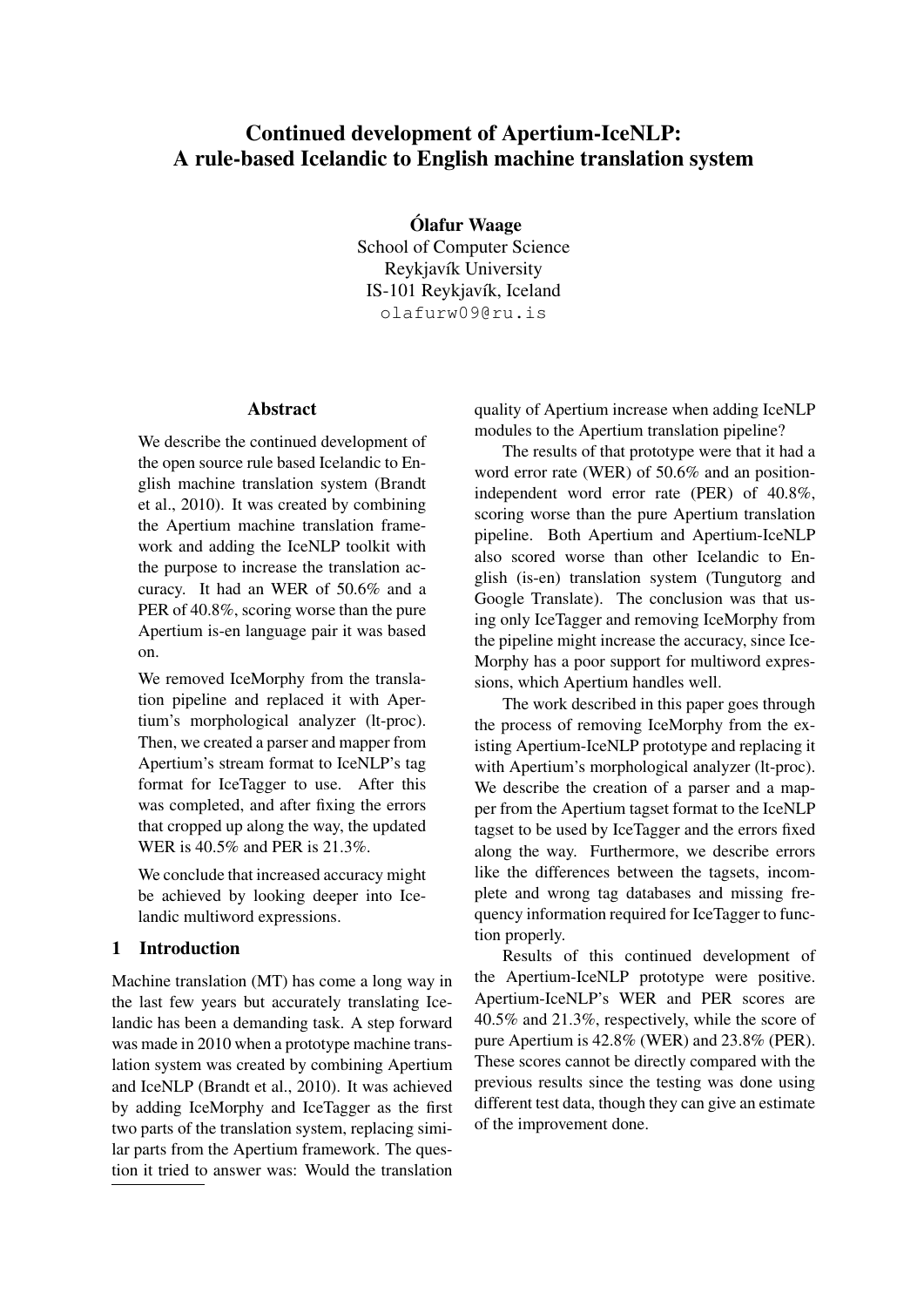

Figure 1: The Apertium Pipeline

## 2 Background

Translating Icelandic using a computer is a demanding task that requires both in-depth knowledge of the language and highly technical software. Over the years the accuracy of Icelandic translation has increased and, in 2010, Martha Dís Brandt created a prototype machine translation system for her Master's thesis, where she combined Apertium (an existing shallow-transfer machine translation system) and IceNLP (an Icelandic NLP toolkit). The result of that prototype was not a positive one but there were ideas on how to improve the system.

## 2.1 Apertium

Apertium (Forcada et al., 2009), was developed originally to translate from Spanish to Catalan, and Spanish to Portuguese; designed in such a way that adding new language pairs was simple. It is a shallow-transfer MT system, which means that the system does not perform deep analysis on the source text. The Apertium system is setup as a pipeline of various programs that function independently from each other, so replacing them is relatively simple (Forcada et al., 2009).

Each language pair is a work of the Apertium community and anyone can join and start a new language pair or assist in improving an existing one. The Icelandic to English language pair has a 45.9% word error rate (WER) and a 38.2% position-independent word error rate (PER) (Brandt et al., 2010)

## 2.2 IceNLP

IceNLP is a natural language processing (NLP) toolkit used to process and tag Icelandic text (Loftsson and Rögnvaldsson, 2007b). It contains a tokenizer and a morphological analyser (Ice-Morphy), a lemmatizer (Lemmald; (Ingason et al., 2008)), a linguistic rule-based part-of-speech (POS) tagger (IceTagger; (Loftsson, 2008)), a trigram tagger (TriTagger), and a shallow (finitestate) parser (IceParser; (Loftsson and Rögnvaldsson, 2007a)).

The IceNLP tools focused on in this paper are IceMorphy and IceTagger. IceMorphy morphologically analyses text to find all possible tags from a given word. It does not look at an entire sentence but only one word at a time. IceTagger then takes this list of tags for each word and selects the most likely tag for the word based on the sentence.

The sentence Ég er góður. would be analyzed and tagged by IceNLP like this Ég fp1en er sfg1en góður lkensf . .

The tags in between the words mark the tag of the preceding word. fp1en describes a personal pronoun, first person, singular and nominative, which fits for the word Ég in this case.

## 2.3 Apertium-IceNLP

A prototype of combining these two systems was started by Brant for her Masters thesis. The system utilizes the existing pipeline within Apertium to translate Icelandic text analyzed by IceMorphy/Lemmald and tagged by IceTagger. It had an error rate higher than other similar systems, scoring worse than the pure Apertium pipeline.

The hypothesis was that the IceMorphy/Lemmald analysis was not good enough so the next task was to replace it with the Apertium analyzer.

The pipeline (as seen in figure 1) starts with a morphological analyser (lt-proc) and its results are sent to the tagger to select the correct tag for each word. In the original prototype, the idea was to swap out lt-proc and the Apertium tagger for Ice-Morphy/Lemmald and IceTagger. IceTagger and IceMorphy were chosen since they start the tagging process and IceTagger has a high tagging accuracy for Icelandic text.

A problem with combining IceNLP and Apertium is that they use different tagsets. IceNLP uses a single letter for each morphological feature and does not have any other syntax attached to it. For example the tag nkfng would describe a noun, masculine, plural, nominative and definitive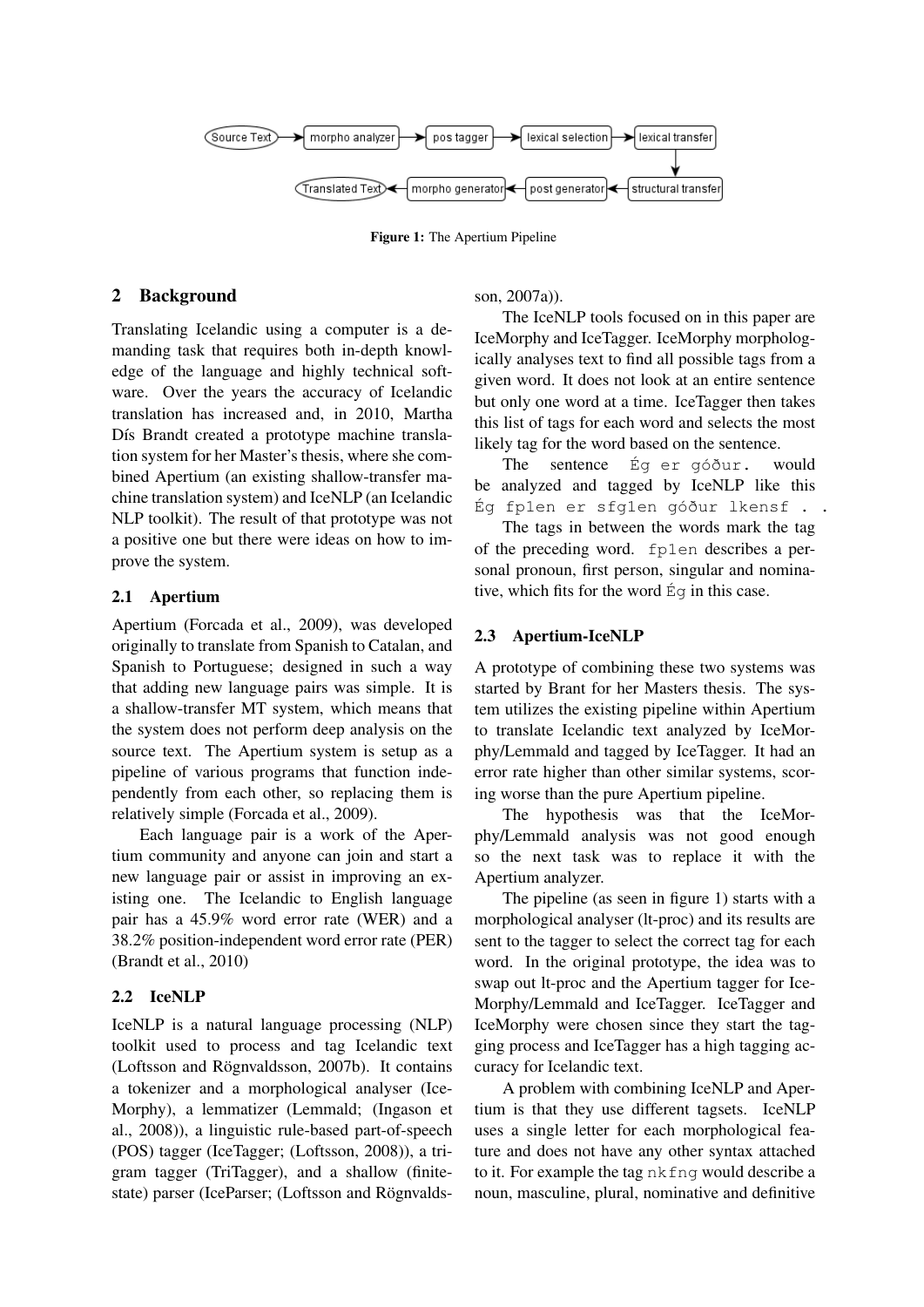| <b>Translator</b> | <b>WER</b> | <b>PER</b> |
|-------------------|------------|------------|
| Apertium-IceNLP   | 50.6%      | 40.8%      |
| Apertium          | 45.9%      | 38.2%      |
| Tungutorg         | 44.4%      | 33.7%      |
| Google Translate  | 36.5%      | 28.7%      |

Table 1: Testing results

respectively. Within Apertium this same tag would be <n><m>>>>>>>>>><nom><def>. This problem was solved by using a tagmapping file that had an IceNLP tag on the left and the corresponding Apertium tag on the right.

The final setup would then utilize IceMorphy to analyze the input text, send that result to IceTagger which would tag the text and ouput an Apertium formatted result which would continue down the rest of the Apertium pipeline, resulting in a translated text.

### 2.3.1 Original Apertium-IceNLP Results

To produce WER and PER scores, a tool called apertium-eval-translator was used. This tool has been used by Apertium before to calculate scores of their language pairs so it was chosen to be able to compare the results to other Apertium systems.

One thousand sentences were randomly chosen and then filtered to produce 397 usable ones. This size was chosen to give a reasonable number of sentences after filtering. The reason for filtering was due to the randomness of the selection and it's source, since many of these sentences do not aid in giving a good estimation of the systems quality. For example, sentences need to have three or more words, have less than two unknown words, are not tabular, etc.

These sentences were translated using Apertium, Apertium-IceNLP, Tungutorg and Google Translate. Then those sentences were copied and minimal corrections where made to make them as grammatically correct as possible.

These files were then processed with apertium-eval-translator giving the scores shown in Table 1.

To decrease the error rate, it might be sufficient to simply replace the POS tagger of Apertium and leave out IceMorphy and Lemmald. The reason is that IceMorphy and IceTagger do not handle multiword expressions (MWE) at all, and IceTagger wants to tag them as individual words. Apertium

handles MWE's very well and this would most likely give desired results, since Icelandic uses a lot of phrases that cannot be translated directly.

There are many examples of Icelandic MWE's that are only one word in English. Examples of this include:

Af hverju -> Why Vegna þess að -> Because Á meðan -> While

## 3 Development

The aim of the development covered in this report focused on removing IceMorphy and Lemmald from the Apertium-IceNLP pipeline and leave only IceTagger behind. This would require writing a parser and a mapper from the Apertium tagset to IceNLP the tagset so that minimal changes would be needed to IceTagger. No further change would be required, since IceTagger could already output Apertium style tags. This work was therefore only focused on the first part of the pipeline process.

### 3.1 Changes to IceTagger

Even though IceTagger would theoretically not need any changes, some were made to simplify the implementation of the new changes.

A new flag was added to the IceNLP toolkit. -x <icenlp|apertium> which either uses IceMorphy or lt-proc as the morpho analyzer respectively. If that flag is set to Apertium, then the mapping process is the first one to run within Apertium-IceNLP. Also a slightly different tagging function is called from IceTagger since dictionary token lookup is only done to unknown words (to help IceTagger tag the surrounding words correctly) and no dictionary lookup is needed to find the lemma since lt-proc provides it.

#### 3.2 Switching out IceMorphy

The previous version of Apertium-IceNLP got the raw source language sentence and was able to parse it in its natural way. But by using lt-proc as the entry point, the input string becomes a formatted text stream so it needs to be modified and parsed before IceTagger is able to do its work. The pipeline was setup as a command line script where the output of lt-proc was piped into the IceNLP executable.

There, a system of parsing tools take the stream; process and prepare it so little modification is needed on the IceTagger side.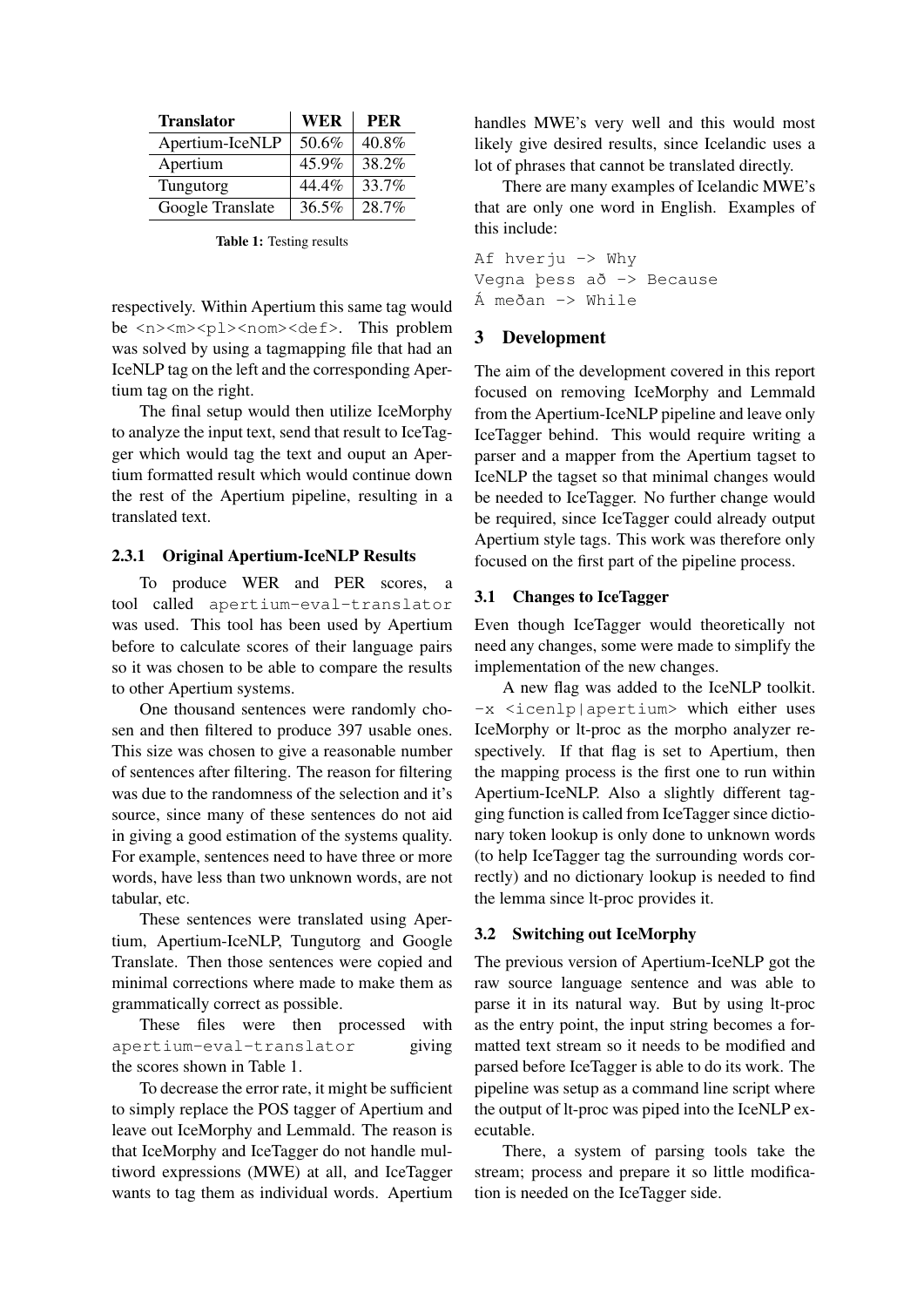Following are simple explanations of each part of the mapping and parsing tools created.

#### 3.2.1 ApertiumSegmentizer

This class is the first one to be run on the text from lt-proc. It goes through the text stream to find the end of a sentence. It searches for  $\le$ sent>\$. This is a tag used by Apertium to mark the end of sentences and is used as a tag after periods and question marks. It uses a simple StringBuilder and adds one character at a time. When it is adding a \$ to the string, it checks if the last 7 characters are the end of sentence tag, and if so, the reading is stopped and the string collected is returned.

This class can be used in a loop to check if there are more sentences and the class is not specific to IceNLP.

#### 3.2.2 LtProcParser

This class receives the sentence from the segmentizer and is responsible for splitting the sentence into words. The Apertium stream format uses  $\hat{ }$  as a start of a word and ends it with a  $\hat{ }$ . So a simple regular expression is used to split the string up  $\wedge$  |  $\wedge$   $\sin \wedge$  |  $\sin \wedge$  |  $\sin \wedge$ 

^Glaður/glaður<adj><pst><m><sg> <nom><sta>\$

When split, each sentence (string) consists of a starting symbol  $\hat{ }$  and an end symbol  $\hat{ }$ . After the start symbol comes the lexeme of the word in question. After the lexeme comes a list of all possible tags, starting with a forward slash, then the lemma and finally the tags. Words that are unknown have the lexeme unchanged and one lemma with an asterix in front of it with no tags eg. dýralíf/\*dýralíf.

To store each word, an ApertiumEntry class was created. One Apertium entry is one word and can contain zero or more LexicalUnit objects. It also stores the surface form of the word. The LexicalUnit class contains the lemma, tags and other properties that can assist in parsing the data.

LtProcParser needs to handle edge cases as well, such as the invariable part of a multiword marker, where only the first word of a multi word expression is tagged and the rest of the expression is attached to the end of the lexical unit.

An example of an invariable multiword marker is the multiword expression var í samræmi

^var í samræmi/vera<vblex><past> <p1><sg># í samræmi/vera<vblex>

#### <past><p3><sg># í samræmi\$

Here the only lemma considered is vera and the rest of the expression is tagged along behind.

After parsing the sentence, LtProcParser returns an array of ApertiumEntry objects to be used by the IceNLPTokenConverter class.

#### 3.2.3 IceNLPTokenConverter

Here the ApertiumEntry objects are processed and converted into IceNLP tags. IceNLPToken-Converter relies heavily on the tag profile (the list of possible tags) of each word and the tag map used by IceTagger to convert IceNLP tags to Apertium tags.

The process that IceNLPTokenConverter goes through is to detect the first tag of each LexicalUnit within the ApertiumEntry object. Then different methods are used to select an IceNLP tag. There are methods for unknown words, prepositions, verbs and then there are methods that convert tags directly.

But before this is done, the lexical units of each Apertium entry is cleaned. This process changes such tags as  $\langle np \rangle \langle \text{org} \rangle$  to  $\langle np \rangle \langle \text{alg} \rangle$ since IceNLP does not differentiate between proper nouns with the same detail as Apertium.

The normal mapping process is to find the word in a tag dictionary. These dictionaries are a map of words and their tags sorted by usage frequency. When a word is found in one of these dictionaries, the tagset there is used and the ltproc tags are ignored. The tags used in the mapping process are based on the Frequency Dictionary of Icelandic (Pind et al., 1991).

#### 3.2.4 Frequency information

A problem with the Apertium is-en language pair is that the tag profile returned by lt-proc is not sorted in frequency order. This is a disadvantage for IceTagger because if there are more than one possible tags after disambiguation then IceTagger picks the first one, assuming it is the most frequent one.

This information is retained when using Ice-Morphy and IceTagger, but when replacing Ice-Morphy with lt-proc, then it is lost.

This is stored within IceNLP in two files (base-Dict.dict and otb.dict), an example of an entry within baseDict.dict is:

### eigi=svg3en\_svg1en\_svg3fn\_aa

It has the word, and then an equal sign followed by the tag profile. These values are sorted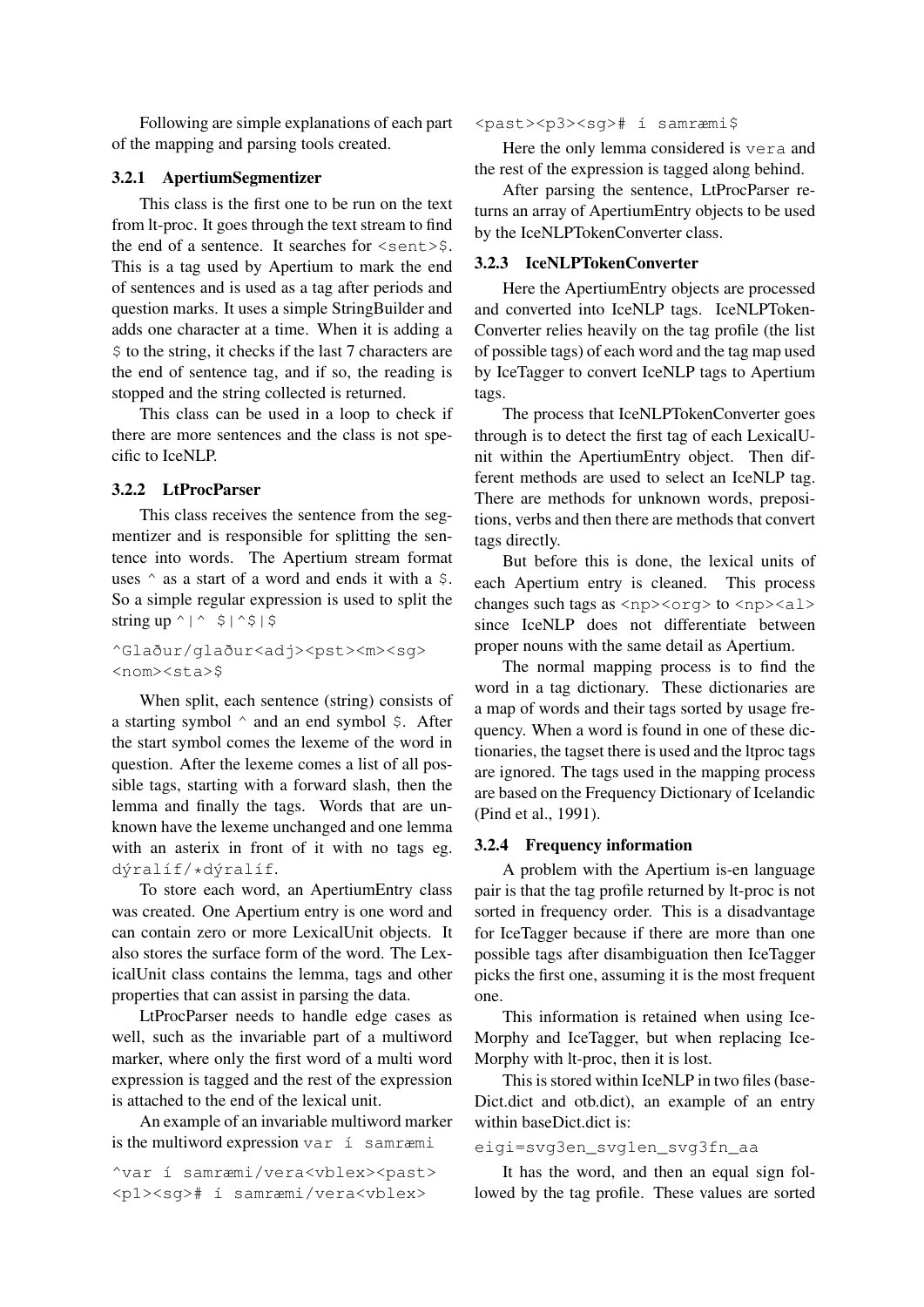by frequency, so the most common tag is the first one.

Without this information, the whole process would perform worse than before, so some method must be derived to use the lt-proc tags but sort them based on the frequency information in these files.

IceNLPTokenConverter does these conversions in the following manner.

For normal mapping (not a verb, preposition, multiword expression or an unknown word) the frequency dictionaries are searched for an entry using the lexeme of the word. If those entries are found, then the first tag within that entry is converted into an Apertium style tag and that tag is searched for within the lt-proc results. If found, it is added to the list to be returned and the next tag is searched for in the same fashion. If it is not found, then it continues with the next tag.

When it is done with all the tags from the dictionary and there are more tags to be added from lt-proc, they are added to the list in the same order they are currently in.

If IceNLPTokenConverter is dealing with a verb, then the exact same method is applied but it trusts the frequency dictionary tag list and only adds to the list tags from lt-proc that appears in the tagset list from the dictionary.

## 3.3 Differences between tagsets

When a running version of the mapping tools was up, a few tests were done to confirm that everything would be running properly. A majority of the problems with switching out IceMorphy for lt-proc was not the parsing or programming, but the differences between the Apertium and IceNLP tagsets. The prior development had created an IceNLP to Apertium mapping and a decision was made to use that same mapping since at the time it seemed like it would work with minimal problems.

The mapping file has the IceNLP tags, whitespace then the corresponding Apertium tag. Work had been done to sort out all errors for mapping from IceNLP to Apertium but using those same mappings backwards would account for a lot of work.

## 3.3.1 One to One

There are a few different tags in IceNLP that describe a preposition but within Apertium there is only one tag.

aþm <pr> aþe <pr>

```
ao <pr>
aþ <pr>
```
ae <pr>

This is fine when mapping from IceNLP to Apertium but when going back you will have problems, so when reading into the reverse Hash Map the last tag in the file with the string  $\langle \text{pr} \rangle$  is used, for example, the tag ae above. A solution to that is to have the most important tag the last one. The Apertium tagset does not have the information to differenciate between the tags.

#### 3.3.2 Missing tags

The tag map included all the necessary IceNLP tags but it did not capture all of the Apertium tags. An early error was discovered when the parsing process did not find a tag, it was left empty and IceTagger then started guessing what tags to use. This was a difficult error to spot at first since the output looked pretty normal, especially if IceTagger guessed correctly.

A large text corpus was tagged frequently to keep track of how many of these errors were left. They were looked at individually and fixed one by one, since sometimes the error was only a missing entry in the mapping file but other times it was an error in the Apertium is-en language pair.

#### 3.3.3 Combined tags

Another early error was that Apertium used combined tags for words that could be both male/female and singular/plural. Usually when a word could be both male and female in the same form, two different entries would be created for that word within Apertium. One with the  $\langle m \rangle$  tag and one with the  $\leq f$  tag, but sometimes a combined tag would be used  $\langle mf \rangle$ . An example of this was the word fleiri (more). Here is an example sentence and output from lt-proc early in the development process. (formatting mine):

```
Það voru fleiri strákar í hópnum
There were more boys in the group.
^fleiri
/fleiri<det><qnt><mf><sp><nom><sta>
/fleiri<det><qnt><mf><sp><acc><sta>
/fleiri<det><qnt><mf><sp><dat><sta>
/fleiri<det><qnt><mf><sp><qen><sta>
$
```
Here the word fleiri is tagged as a determiner, quantifier, male/female, singular/plural, nominative/accusative/dative/genative and with a strong inflection. Since IceNLP does not contain a tag that describes a word belonging to both gen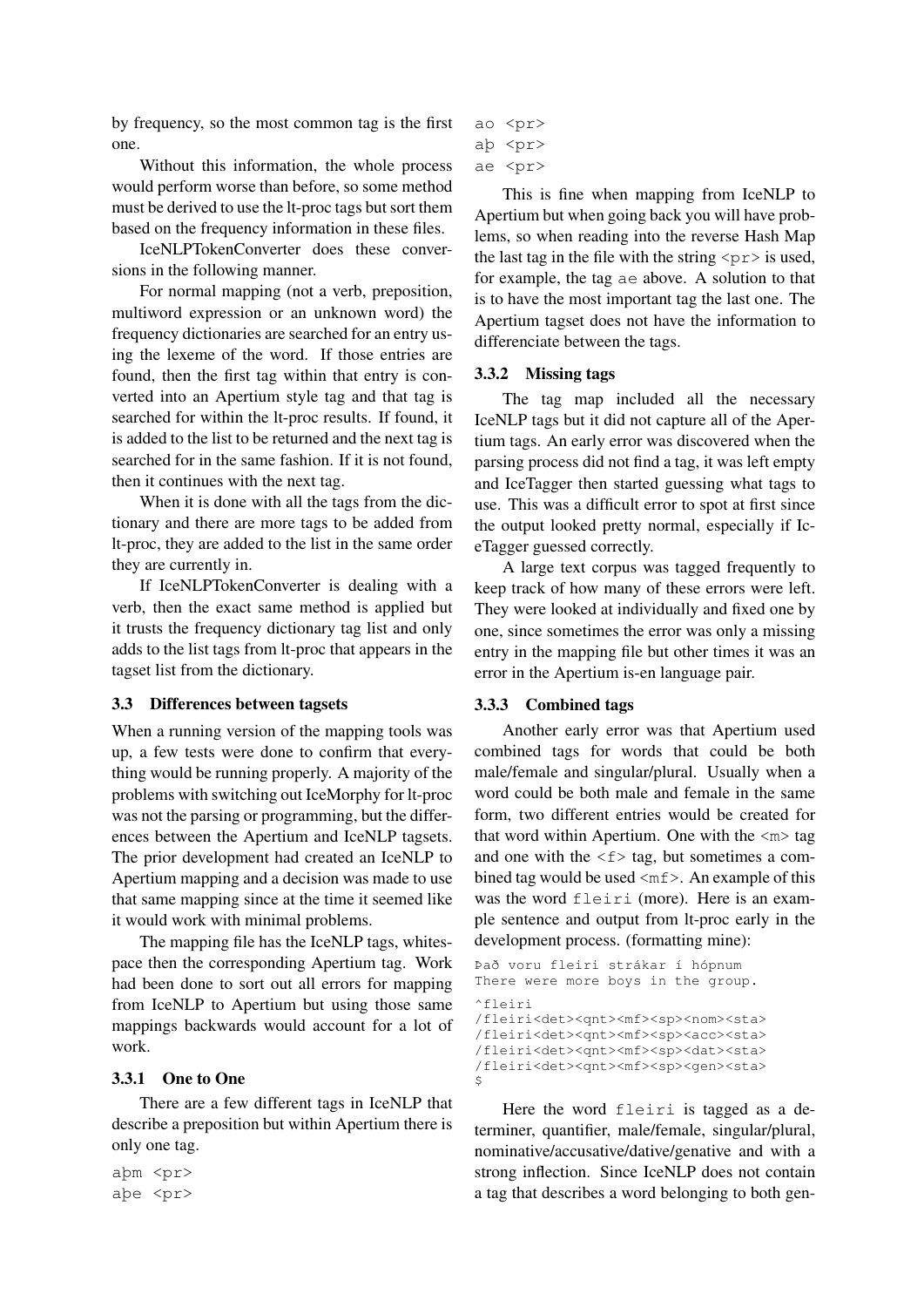ders and both tenses the fix was to increase the data sets from the current 4 to 20. This would include 12 lines for male, female and neuter in plural and 8 lines for male and female in singular, since neuter singular would be fleira.

### 3.3.4 Strong vs Weak Inflection

As seen in the example above, fleiri is marked as having a strong inflection. In Icelandic, this is not correct, as the strong inflection would have the root flest (eg. flestir, flestar). This error is based on the fact that the word is classified as a determiner. This is also incorrect, since fleiri is an adjective.

There were also cases where the  $\langle$ sta> <vei> tags were not within the tag mapping from IceNLP to Apertium. In some cases those tags were not used in determining the correct tag to use, causing their removal from the Apertium entry list, for example on past participle verbs like ætluðu. But in instances where the tag was required, it was added to the mapping list.

## 3.3.5 Missing lemmas

A large part of the error hunting was to hunt down missing lemmas. Since the lemma information used is from lt-proc, if the data is not mapped correctly then IceTagger starts guessing what tags the word should have been based on its neighbors. But not using IceMorphy means that Lemmatizer cannot be used to find the lemma of a word.

To solve this problem, one would either have to go through each word where this would happen, find the source of the bug and fix it, or try to find the lemma within the original parsed data from ltproc.

The second method was explored a bit before finding the flaw in that approach. What if lt-proc does not have the correct lemma for the tag proposed by IceTagger (e.g. IceTagger says that a word is an adjective but the lemmas that lt-proc has are only for verbs)? A simple lemma guesser was written and used for a while but then removed when the number of actual errors went down.

Fixing the missing lemma problem was difficult; not due to the complexity of each individual problem; but due to the number of different problems. Some were easily fixed by adding the missing tags in either the mapping file or within the isen language pair in Apertium. But others required more extensive fixes.

An example of this was the word sig. This problem started out as a missing lemma problem but then branched out into a larger translation problem, since translating the word sig is dependent on the gender.

```
Hann meiddi sig -> He hurt himself
Hún meiddi sig -> She hurt herself
Það meiddi sig -> It hurt itself
```
This was not handled correctly and took a considerable amount of effort to get right, since changes were needed within Apertium is-en language pair.

## 3.4 IceNLPServer

An Apertium-IceNLP webservice had been created to be used as a front end to the translation service (Brandt et al., 2010). Since it used the Apertium-IceNLP tool in a different way, some changes were needed there.

Due to the quality of the code design of the server, very little change was needed. But since the mapping process now receives the data first, then sends that data to IceTagger and that feature request was not predicted when the server was created, a few places needed change.

Since IceTagger is using a different tagging function as mentioned above, the server needs to be setup to handle the same configuration flag and it needs to be added to the servers startup workflow.

## 4 Evaluation

To be able to compare these results with the previous results done by Brandt, the same evaluation method was used. It consisted of randomly selecting 1000 sentences from a corpus and then filtering them. For example sentences need to have three or more words, have less than two unknown words, are not tabular data etc. That filtering process resulted in 350 sentences. Those sentences where then translated with the pure Apertium is-en pair and also with Apertium-IceNLP.

The test corpus came from the Icelandic newspaper Morgunblaðið. Roughly 1.5 million sentences were used in the random selection process.

Minimal corrections where made to the sentences to make them as grammatically correct as possible. The difference between the fixed version and the original translated version is the error percentage shown in Table 2. There are two types of error percenteges. Word error rate (WER) where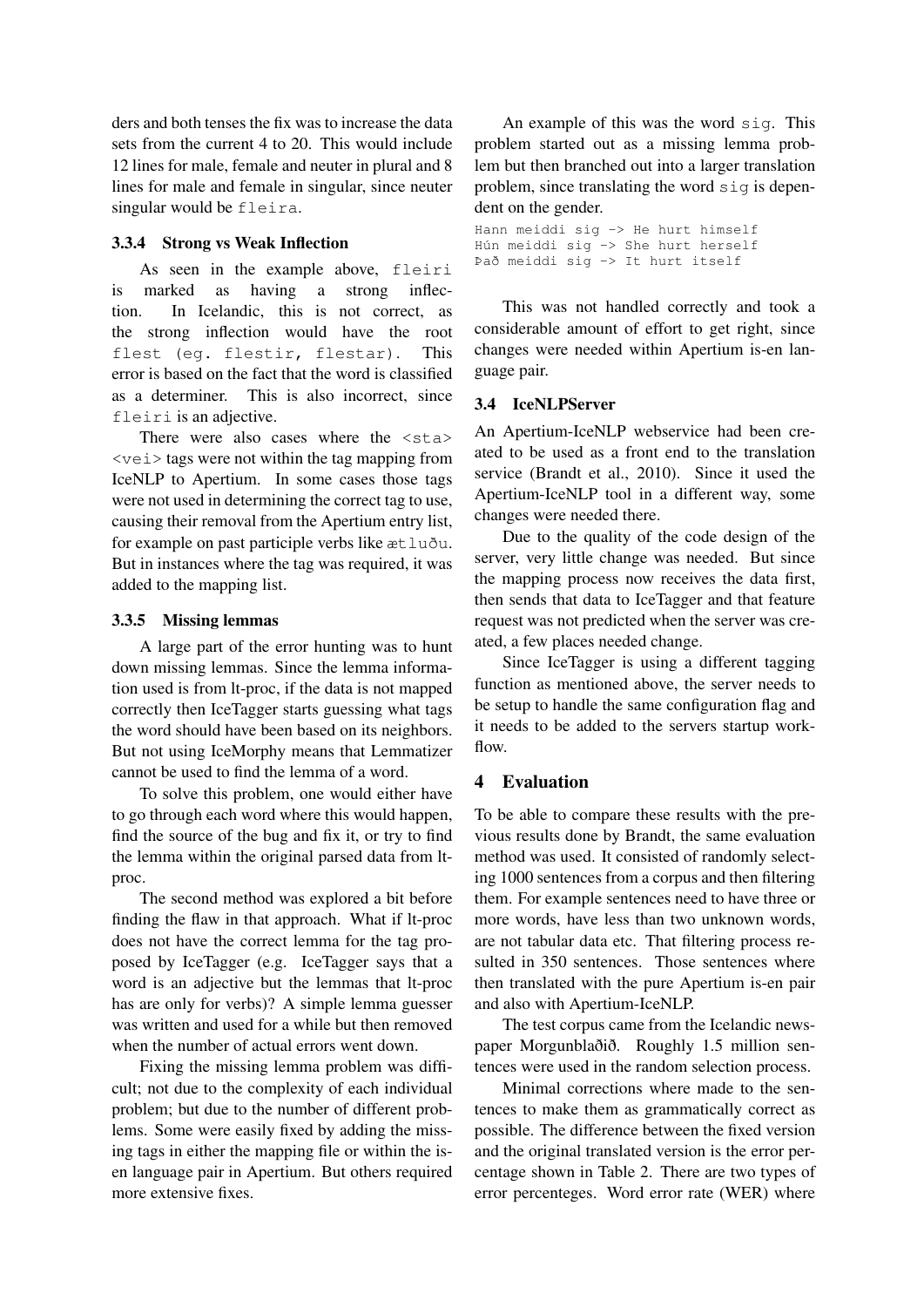| <b>Translator</b> | <b>WER</b> | PER       |
|-------------------|------------|-----------|
| Apertium          | 42.8%      | $123.8\%$ |
| Apertium-IceNLP   | $40.5\%$   | 21.3%     |

Table 2: Testing results

the word in that particular spot is wrong and a position-independent word error rate (PER) where the error is only if a word isn't supposed to be in the sentence, so the position of a correct word does not matter.

The tool used to calculate the errors is called apertium-eval-translator and is a standard tool used within the Apertium communuty to calculate these two error rates.

Only the differences between each translator set can be directly compared. Our numbers are not directly comparable to the ones obtained by Brandt, because we use different test data and the corrections are carried out by different people.

Here we see that the Apertium-IceNLP has a WER of 2.2 percentage points lower and a PER of 2.5 percentage points lower than pure Apertium.

This shows that using IceTagger within the Apertium translation system does increase the translation accuracy from Icelandic to English.

## 5 Discussion and future work

Icelandic is morphologically very complex and translating sentences directly might work in some cases but most often the meaning is lost. Adding IceTagger has increased the accuracy of the translation but would an Icelandic tagger with 100% accuracy be enough to give the best translation? I would think not, since many of the translation errors are due to the multitude of Icelandic multiword expressions. These expressions need to be collected and mapped to increase the accuracy significantly.

Let's look at an example from the testing sentences.

Original > Hægt er að bera saman. Translation > Slow is carrying together. Fixed Translation > You can compare.

This is a great example of direct translation losing the meaning of a sentence. Phrases like this one make translating Icelandic tough since these errors cannot be fixed by higher tagging accuracy or a larger tagged corpus. They might be fixed by training the system with these kinds of phrases, but that might only fix that particular phrase or you

might risk overfitting.

Icelandic is often about using the right word in the right sentence, or else the whole sentence can lose its meaning or be misunderstood. Fixing this correctly might not be feasible but getting closer might be by looking at what is causing those errors and categorizing them by the type of the error.

## 6 Conclusion

In this article, I have described the Apertium-IceNLP Icelandic to English translator and the translation accuracy it displays and the work that has been done to increase that accuracy by removing IceMorphy due to its lack of handling multiword expressions.

An Apertium stream parser and mapper to the IceNLP tag format was created to allow use of the Apertium morphological analyser as a first part of the translation process. In the first article by Brandt the translation pipeline started of with IceMorphy and then continued over to IceTagger, but here lt-proc (Apertium's morpho analyzer) was used as an entry point.

I discussed the problems in mixing tagsets, the information loss and the general timesink in fixing related problems. Problems like combined tags in the Apertium tagset and IceTagger relying on tag frequency sorting when lt-proc returns the tags in an unsorted manner.

The result of this continued development of Apertium-IceNLP show that it has a 2.2 percentage points lower word error rate and a 2.5 percentage points lower position independent word error rate than the pure Apertium is-en language pair.

## References

- Brandt, Martha Dís, Hrafn Loftsson, Hlynur Sigurþórsson, and Francis M. Tyers. 2010. Apertium-IceNLP: A rule-based Icelandic to English machine translation system. In *Proceedings of the 16th Annual Conference of the European Association of Machine Translation, EAMT11*, Reykjavík, Iceland.
- Forcada, Mikel L., Francis M. Tyers, and Gema Ramírez-Sánches. 2009. The Apertium machine translation platform: Five years on. In *Proceedings of the First International Workshop on Free/Open-Source Rule-Based Machine Translation*, Alacant, Spain.
- Ingason, Anton K., Sigrún Helgadóttir, Hrafn Loftsson, and Eiríkur Rögnvaldsson. 2008. A Mixed Method Lemmatization Algorithm Using Hierachy